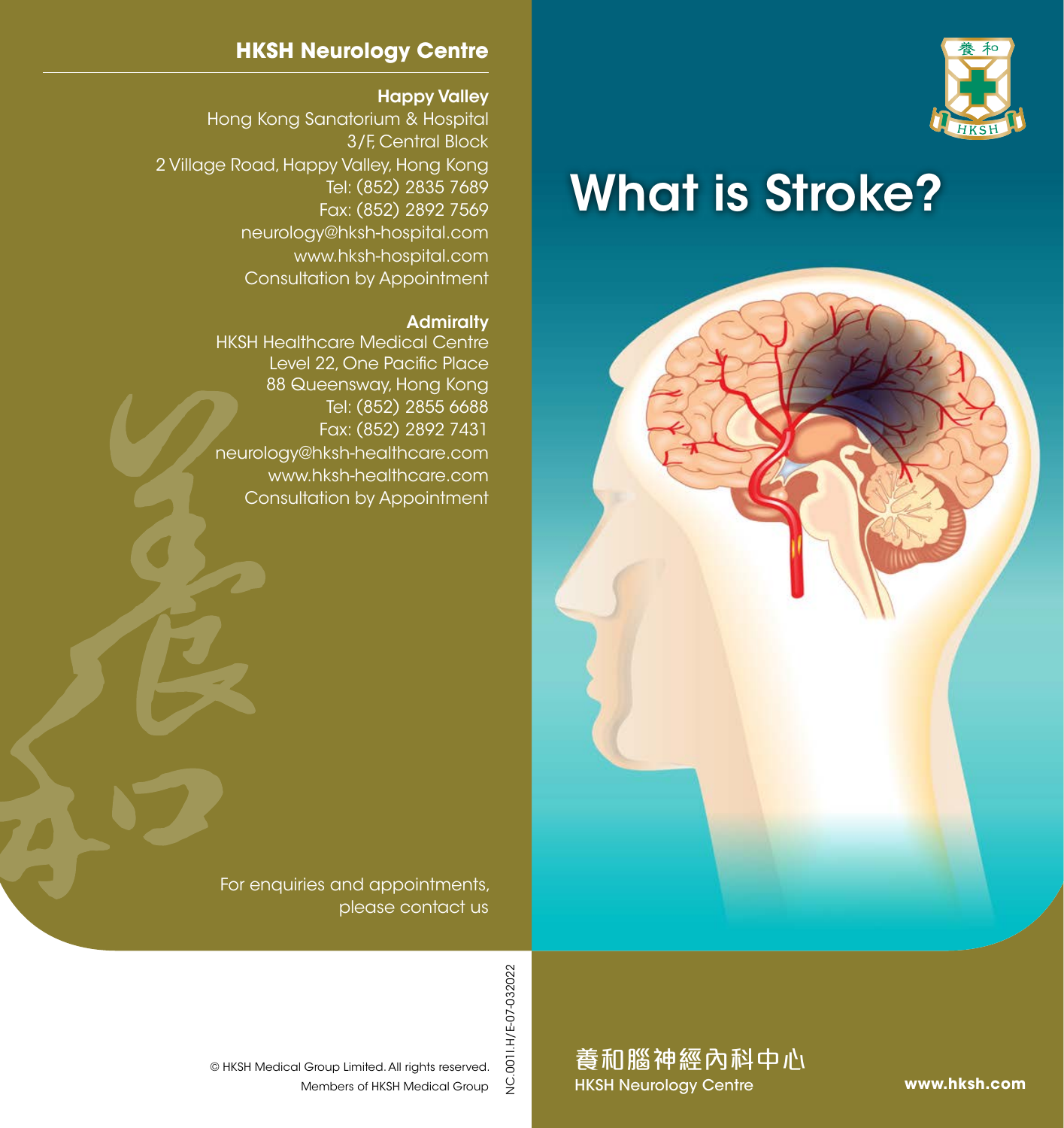**Stroke is due to Cerebrovascular Disease. It is caused by "blockage" or "rupture" of brain blood vessels, leading to insufficient oxygen supply to the brain and hence damage to the brain cells. Body functions would therefore be affected.**

**One in six people worldwide will suffer a stroke in their lifetime. Stroke claims an average of more than three thousand lives every year. It is the number four killer in Hong Kong and is the second leading cause of death in the Mainland.**

### Types of Stroke

#### 1.Haemorrhagic **Stroke**

It results from a weakened vessel that ruptures and bleeds into the surrounding brain areas. The blood accumulates and compresses the surrounding brain tissues.



#### 2.Ischaemic Stroke

- **i. Cerebral Infarction** Ischaemic stroke occurs as a result of an obstruction within a blood vessel supplying blood to the brain, resulting in permanent damage of brain tissues.
- **ii. Transient Ischaemic Attack (TIA)** Commonly known

as "mini stroke", TIA is caused by a temporary blockage of a brain vessel. Symptoms may resolve without treatment within 24 hours. Unlike a stroke, TIA usually causes no permanent injury to the brain.

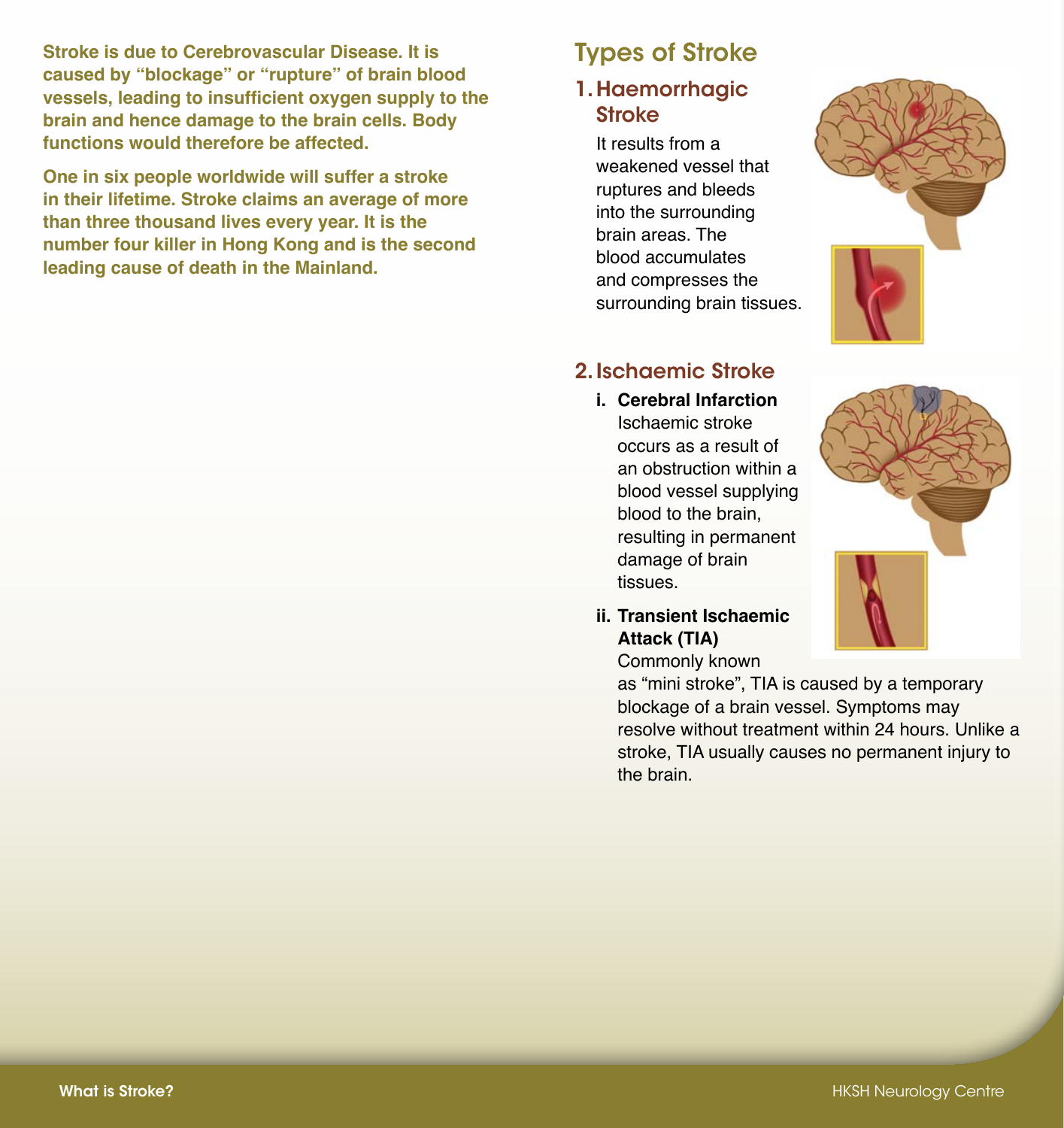#### Risk Factors

- Increasing age
- Hypertension
- Diabetes
- High cholesterol level
- Heart Diseases: Atrial Fibrillation, Rheumatic Heart Disease, Coronary Heart Disease, etc.
- History of transient minor stroke or stroke
- Obesity
- Lack of exercise
- Smoking
- Alcoholism
- Family history of stroke

## Symptoms

- Sudden onset of numbness or weakness on one side of the body
- Difficulty in speech or in understanding conversation
- Problems with swallowing or facial asymmetry
- Sudden impaired vision or visual field defect
- Sudden dizziness, vertigo or loss of balance
- Sudden severe headache

# **Complications**

- Pneumonia
- Swallowing impairment
- Pressure ulcer
- Frozen shoulder
- Retention of urine
- **Constipation**
- Gastrointestinal bleeding
- Brain swelling
- Epilepsy

## Recurrence Risk

- According to research, 10% of stroke patients would have recurrent stroke or transient minor stroke within one year without appropriate treatment.
- Recurrent stroke occurs in 40% of patients within five years

# **Prevention**

- Know about and control risk factors for stroke
- Control blood pressure and blood sugar
- Avoid salty and fatty food
- Stop smoking
- Avoid excessive alcohol
- Regular exercise
- Drug compliance
- Female smokers or hypertensive women should not use contraceptive pills